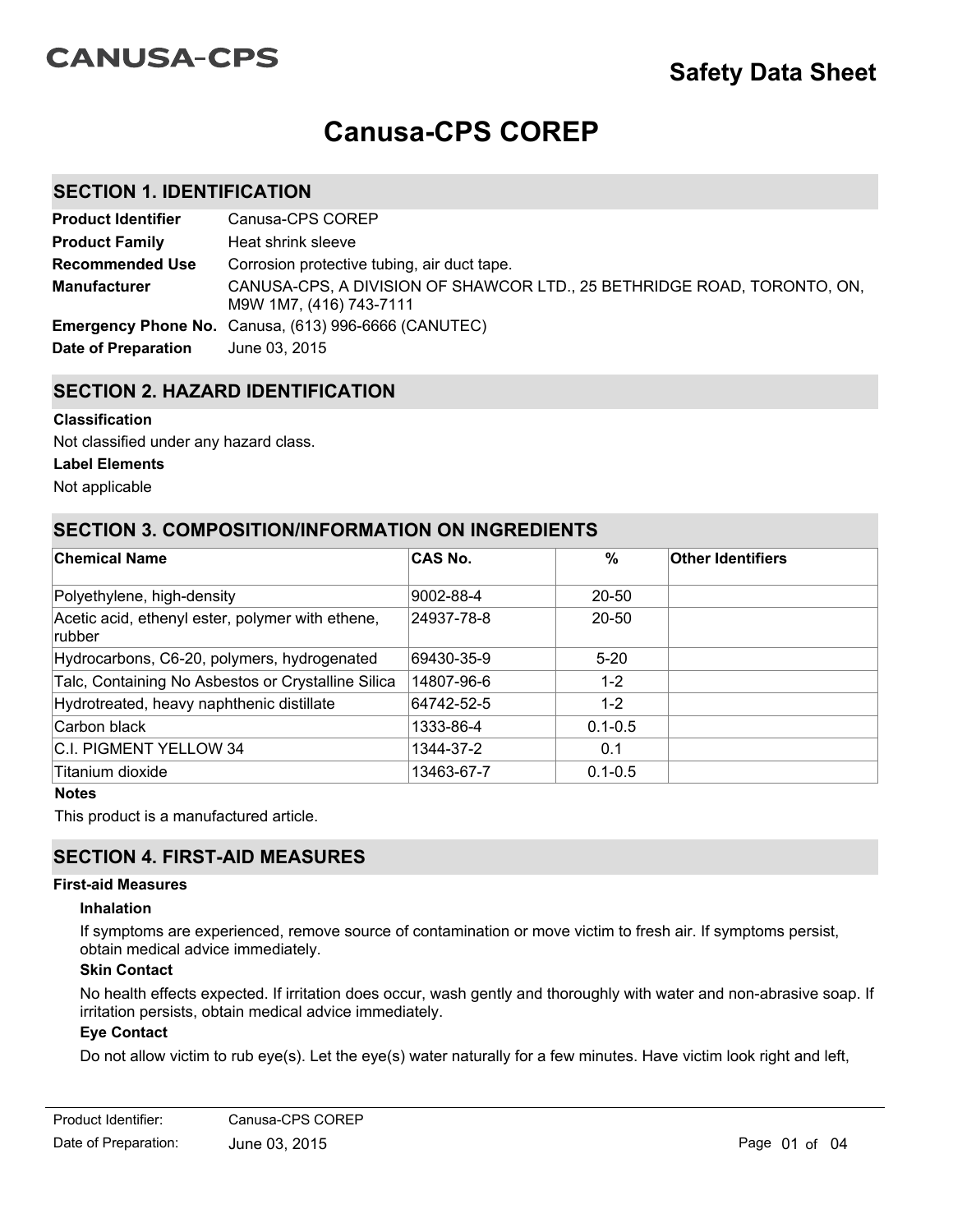and then up and down. If particle/dust does not dislodge, flush with lukewarm, gently flowing water for 5 minutes or until particle/dust is removed, while holding the eyelid(s) open. If irritation persists, obtain medical attention. DO NOT attempt to remove manually anything stuck to eye(s).

#### **Ingestion**

Get medical advice or attention if you feel unwell or are concerned.

## **SECTION 5. FIRE-FIGHTING MEASURES**

#### **Extinguishing Media**

#### **Suitable Extinguishing Media**

Dry chemical powder, carbon dioxide, general purpose synthetic foams (including AFFF type), protein foams or alcohol resistant foam, water spray or fog may be used.

#### **Specific Hazards Arising from the Product**

Polyethylene (PE) can be pyrolyzed and/or burn readily under the right conditions of heat and oxygen supply, and generate large amounts of dense black smoke. During a fire, PE may decompose by thermal decomposition or combustion to form irritating smoke and toxic and/or flammable gases and fumes.

In a fire, the following hazardous materials may be generated: very toxic carbon monoxide, carbon dioxide; very toxic, flammable formaldehyde; ethylene, ethane, and other saturated and unsaturated hydrocarbons; formic acid; acrolein.

#### **Special Protective Equipment and Precautions for Fire-fighters**

HDPE can burn if strongly heated and form irritating smoke and toxic and/or flammable gases. Evacuate area and fight fire from a safe distance or protected location. Approach fire from upwind to avoid hazardous and toxic decomposition products.

If possible, isolate materials not yet involved in the fire. Otherwise, fire-exposed materials should be cooled by application of hose streams. Application should begin as soon as possible and should concentrate on any unwetted portions. For a massive fire in a large area, use unmanned hose holder or monitor nozzles. If this is not possible, withdraw from fire area and allow fire to burn.

If applicable, avoid generating dust to minimize risk of explosion.

Fire-fighters may enter the area if positive pressure SCBA and full Bunker Gear is worn.

## **SECTION 6. ACCIDENTAL RELEASE MEASURES**

#### **Environmental Precautions**

It is good practice to prevent releases into the environment.

#### **Methods and Materials for Containment and Cleaning Up**

Dispose of in compliance with applicable legislation.

## **SECTION 7. HANDLING AND STORAGE**

#### **Precautions for Safe Handling**

Avoid overheating. Do not breathe fumes produced during overheating or burning. Keep the product clean, prevent contamination.

#### **Conditions for Safe Storage**

Cool, dry environment.

## **SECTION 8. EXPOSURE CONTROLS/PERSONAL PROTECTION**

#### **Control Parameters**

Not available.

#### **Appropriate Engineering Controls**

General ventilation is usually adequate. Use local exhaust ventilation, if general ventilation is not adequate to control amount in the air.

#### **Individual Protection Measures**

#### **Eye/Face Protection**

Safety goggles recommended during flame heating.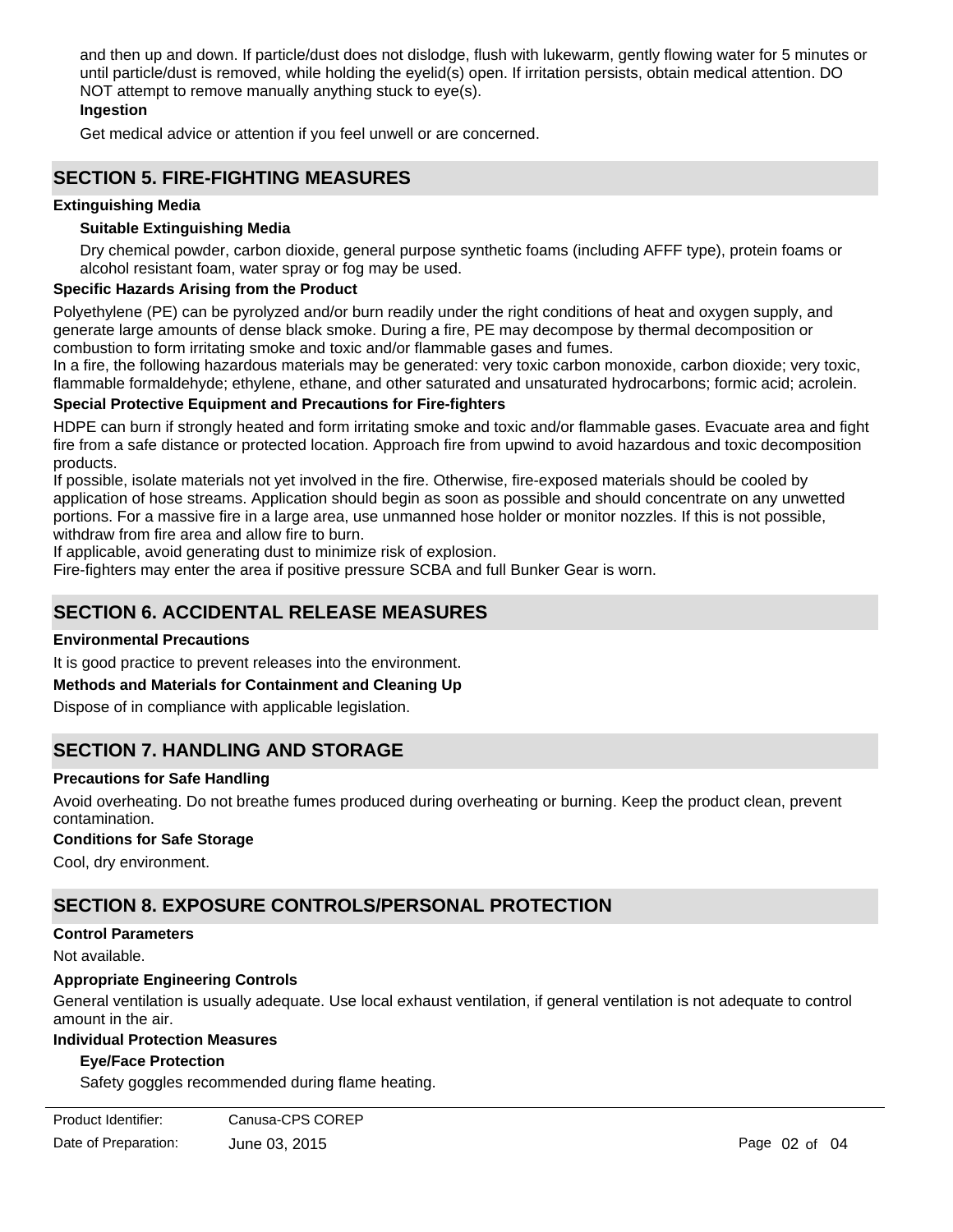### **Skin Protection**

Gloves required when handling hot material.

#### **Respiratory Protection**

Not normally required if product is used as directed. Use a NIOSH approved respirator with organic vapour cartridges when in a confined or restricted area or if ventilation is not adequate.

# **SECTION 9. PHYSICAL AND CHEMICAL PROPERTIES**

## **Basic Physical and Chemical Properties**

| <b>Melting Point/Freezing Point</b> | $>$ 150 °C (melting)    |
|-------------------------------------|-------------------------|
| <b>Other Information</b>            |                         |
| <b>Physical State</b>               | Solid                   |
| <b>Other Physical Property 1</b>    | Adhesive coated plastic |

## **SECTION 10. STABILITY AND REACTIVITY**

#### **Reactivity**

#### Not applicable.

#### **Possibility of Hazardous Reactions**

Decomposes at elevated temperatures. Avoid strong oxidizers.

# **SECTION 11. TOXICOLOGICAL INFORMATION**

This product is a manufactured article. All components are completely encased in the product.

#### **Acute Toxicity**

| <b>Chemical Name</b>                                       | <b>LC50</b>                             | LD50 (oral)           | LD50 (dermal)            |
|------------------------------------------------------------|-----------------------------------------|-----------------------|--------------------------|
| Polyethylene, high-density                                 |                                         | $>$ 2000 mg/kg (rat)  |                          |
| Carbon black                                               | 6750 mg/m3 (4-hour<br>exposure)         |                       |                          |
| Hydrotreated, heavy<br>naphthenic distillate               |                                         | $>$ 5000 mg/kg (rat)  | $>$ 2000 mg/kg (rabbit)  |
| Acetic acid, ethenyl ester,<br>polymer with ethene, rubber |                                         | 2500 mg/kg (rat)      |                          |
| Titanium dioxide                                           | > 6820 mg/m3 (rat) (4-hour<br>exposure) | $>$ 25000 mg/kg (rat) | $> 10000$ mg/kg (rabbit) |

#### **Skin Corrosion/Irritation**

May cause irritation.

### **Carcinogenicity**

| <b>Chemical Name</b>                                          | <b>IARC</b> | <b>ACGIH®</b>  | <b>INTP</b>      | <b>OSHA</b> |
|---------------------------------------------------------------|-------------|----------------|------------------|-------------|
| Polyethylene, high-density                                    | Not Listed  | Not designated | Not Listed       | Not Listed  |
| Talc, Containing No Asbestos Group 1<br>or Crystalline Silica |             | IA1            | Not Listed       | Not Listed  |
| Carbon black                                                  | Group 2B    | IA3            | Not Listed       | Not Listed  |
| Hydrotreated, heavy<br>naphthenic distillate                  | Group 3     | IA4            | Known carcinogen | Not Listed  |
| Acetic acid, ethenyl ester,<br>polymer with ethene, rubber    | Not Listed  | Not designated | Not Listed       | Not Listed  |
| Hydrocarbons, C6-20,<br>polymers, hydrogenated                | Not Listed  | Not designated | Not Listed       | Not Listed  |